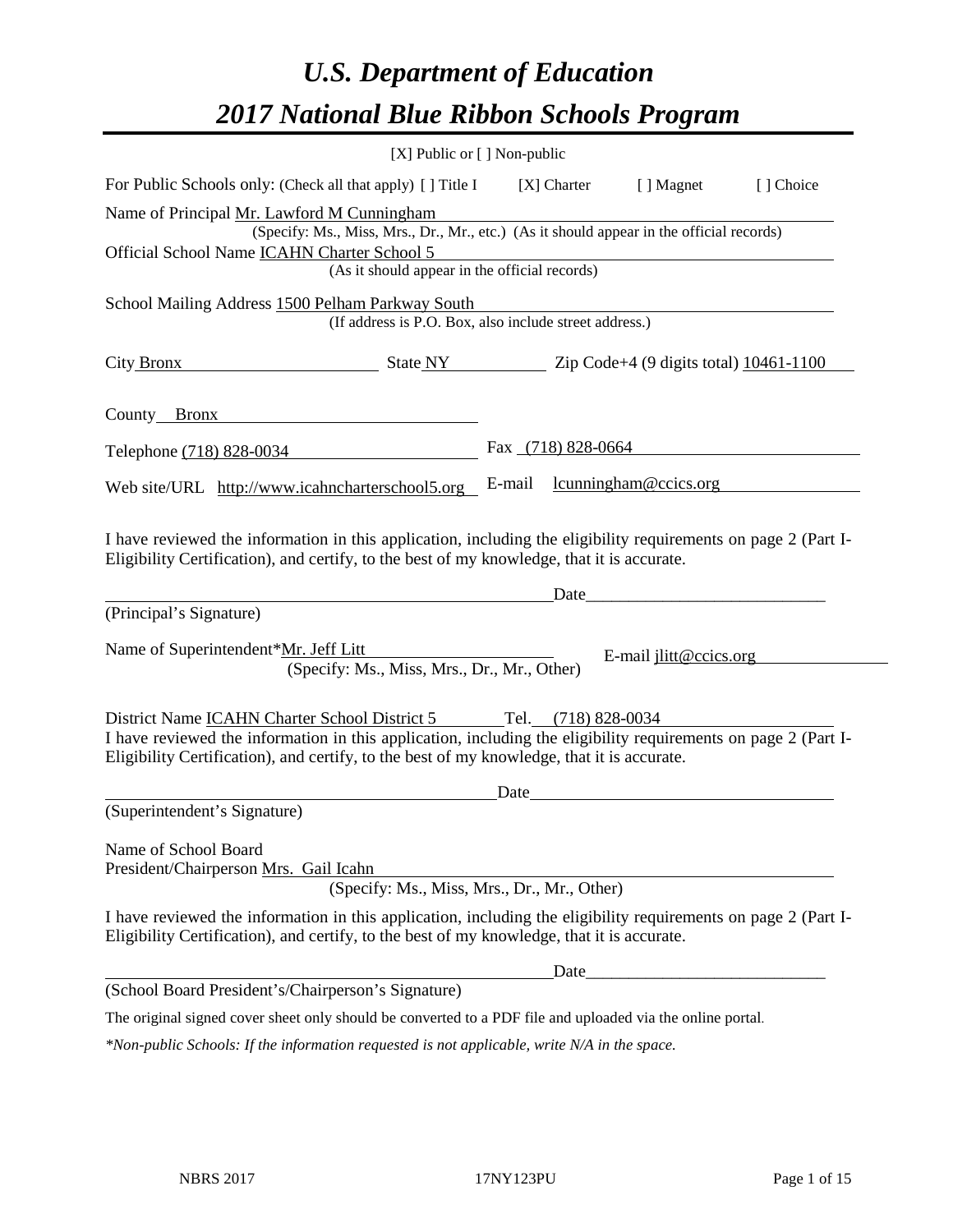### **Part I – Eligibility Certification**

The signatures on the first page of this application (cover page) certify that each of the statements below, concerning the school's eligibility and compliance with U.S. Department of Education and National Blue Ribbon Schools requirements, are true and correct.

- 1. The school configuration includes one or more of grades K-12. (Schools on the same campus with one principal, even a K-12 school, must apply as an entire school.)
- 2. All nominated public schools must meet the state's performance targets in reading (or English language arts) and mathematics and other academic indicators (i.e., attendance rate and graduation rate), for the all students group and all subgroups, including having participation rates of at least 95 percent using the most recent accountability results available for nomination.
- 3. To meet final eligibility, all nominated public schools must be certified by states prior to September 2017 in order to meet all eligibility requirements. Any status appeals must be resolved at least two weeks before the awards ceremony for the school to receive the award.
- 4. If the school includes grades 7 or higher, the school must have foreign language as a part of its curriculum.
- 5. The school has been in existence for five full years, that is, from at least September 2011 and each tested grade must have been part of the school for the past three years.
- 6. The nominated school has not received the National Blue Ribbon Schools award in the past five years: 2012, 2013, 2014, 2015, or 2016.
- 7. The nominated school has no history of testing irregularities, nor have charges of irregularities been brought against the school at the time of nomination. The U.S. Department of Education reserves the right to disqualify a school's application and/or rescind a school's award if irregularities are later discovered and proven by the state.
- 8. The nominated school has not been identified by the state as "persistently dangerous" within the last two years.
- 9. The nominated school or district is not refusing Office of Civil Rights (OCR) access to information necessary to investigate a civil rights complaint or to conduct a district-wide compliance review.
- 10. The OCR has not issued a violation letter of findings to the school district concluding that the nominated school or the district as a whole has violated one or more of the civil rights statutes. A violation letter of findings will not be considered outstanding if OCR has accepted a corrective action plan from the district to remedy the violation.
- 11. The U.S. Department of Justice does not have a pending suit alleging that the nominated school or the school district as a whole has violated one or more of the civil rights statutes or the Constitution's equal protection clause.
- 12. There are no findings of violations of the Individuals with Disabilities Education Act in a U.S. Department of Education monitoring report that apply to the school or school district in question; or if there are such findings, the state or district has corrected, or agreed to correct, the findings.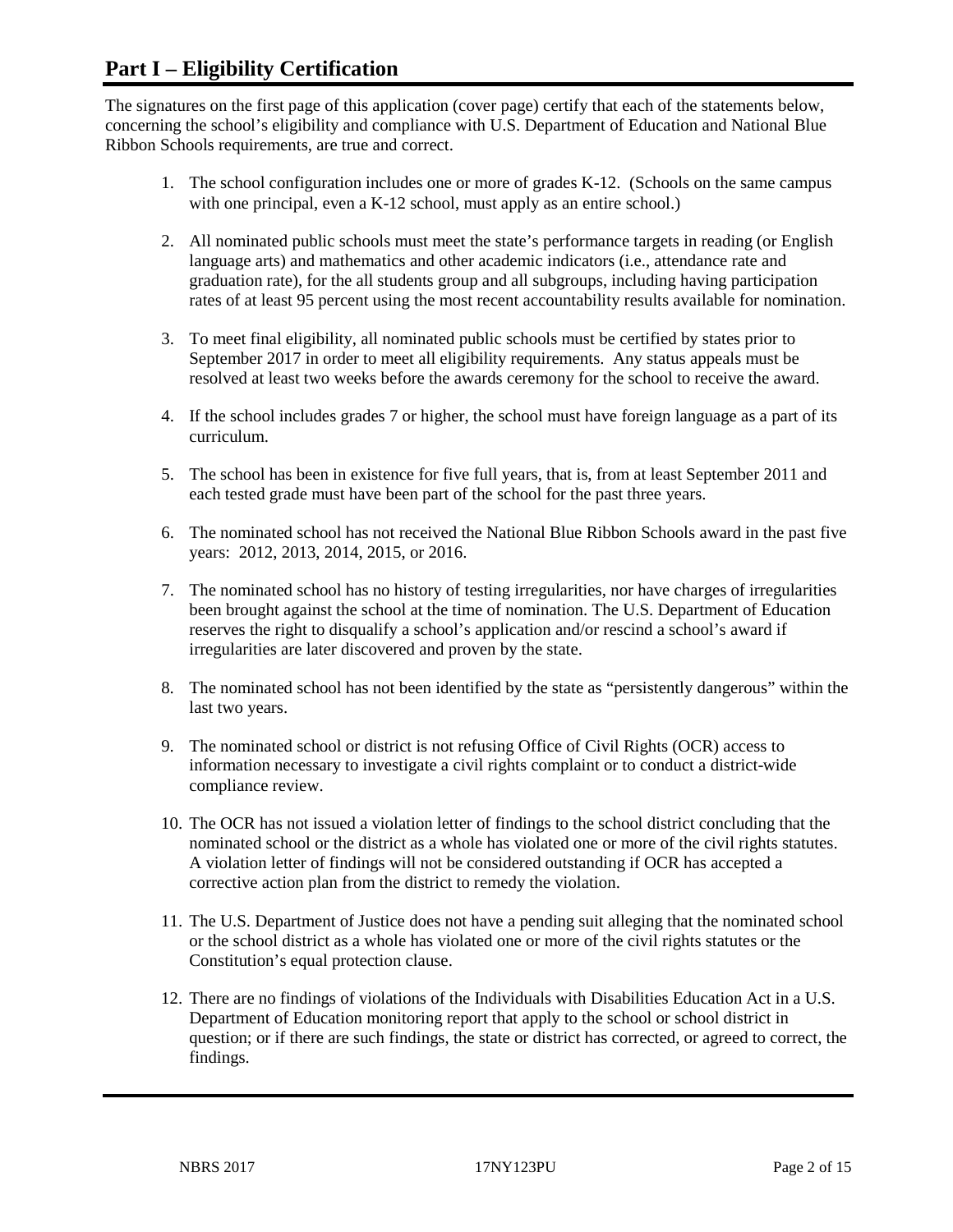## **PART II - DEMOGRAPHIC DATA**

**Data should be provided for the most recent school year (2016-2017) unless otherwise stated.** 

#### **DISTRICT**

1. Number of schools in the district  $1$  Elementary schools (includes K-8) (per district designation):  $\underline{0}$  Middle/Junior high schools 0 High schools 0 K-12 schools

1 TOTAL

**SCHOOL** (To be completed by all schools)

2. Category that best describes the area where the school is located:

[X] Urban or large central city

- [ ] Suburban with characteristics typical of an urban area
- [ ] Suburban
- [ ] Small city or town in a rural area
- [ ] Rural
- 3. Number of students as of October 1, 2016 enrolled at each grade level or its equivalent in applying school:

| Grade                           | # of         | # of Females | <b>Grade Total</b> |
|---------------------------------|--------------|--------------|--------------------|
|                                 | <b>Males</b> |              |                    |
| <b>PreK</b>                     | 0            | $\Omega$     | 0                  |
| K                               | 20           | 20           | 40                 |
| 1                               | 23           | 13           | 36                 |
| $\overline{2}$                  | 24           | 17           | 41                 |
| 3                               | 21           | 17           | 38                 |
| 4                               | 14           | 22           | 36                 |
| 5                               | 15           | 19           | 34                 |
| 6                               | 14           | 18           | 32                 |
| 7                               | 10           | 18           | 28                 |
| 8                               | 0            | 0            | 0                  |
| 9                               | 0            | 0            | 0                  |
| 10                              | 0            | 0            | 0                  |
| 11                              | 0            | 0            | 0                  |
| 12 or higher                    | 0            | 0            | 0                  |
| <b>Total</b><br><b>Students</b> | 141          | 144          | 285                |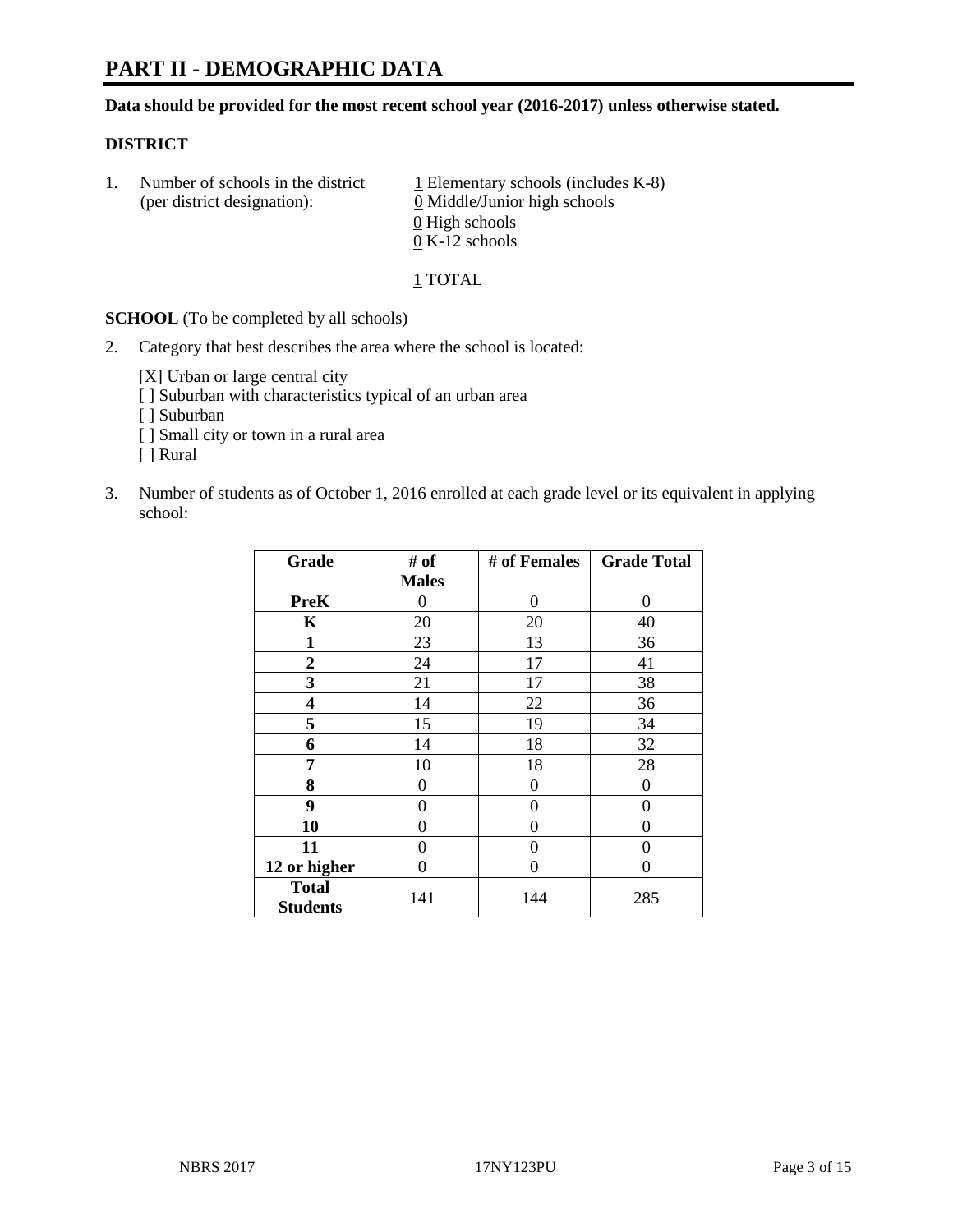the school:  $4\%$  Asian

4. Racial/ethnic composition of  $\qquad 0 \%$  American Indian or Alaska Native 57 % Black or African American 30 % Hispanic or Latino 0 % Native Hawaiian or Other Pacific Islander 6 % White 3 % Two or more races **100 % Total**

(Only these seven standard categories should be used to report the racial/ethnic composition of your school. The Final Guidance on Maintaining, Collecting, and Reporting Racial and Ethnic Data to the U.S. Department of Education published in the October 19, 2007 *Federal Register* provides definitions for each of the seven categories.)

5. Student turnover, or mobility rate, during the 2015 – 2016 school year: 7%

This rate should be calculated using the grid below. The answer to (6) is the mobility rate.

| <b>Steps For Determining Mobility Rate</b>    | Answer |  |
|-----------------------------------------------|--------|--|
| (1) Number of students who transferred to     |        |  |
| the school after October 1, 2015 until the    |        |  |
| end of the 2015-2016 school year              |        |  |
| (2) Number of students who transferred        |        |  |
| from the school after October 1, 2015 until   | 10     |  |
| the end of the 2015-2016 school year          |        |  |
| (3) Total of all transferred students [sum of | 17     |  |
| rows $(1)$ and $(2)$ ]                        |        |  |
| (4) Total number of students in the school as | 252    |  |
| of October 1, 2015                            |        |  |
| (5) Total transferred students in row (3)     |        |  |
| divided by total students in row (4)          | 0.067  |  |
| $(6)$ Amount in row $(5)$ multiplied by 100   |        |  |

6. English Language Learners (ELL) in the school:  $0\%$ 

2 Total number ELL

Specify each non-English language represented in the school (separate languages by commas): Spanish, Chinese

- 7. Students eligible for free/reduced-priced meals: 69 % Total number students who qualify: 221
- 8. Students receiving special education services: 6 %

19 Total number of students served

Indicate below the number of students with disabilities according to conditions designated in the Individuals with Disabilities Education Act. Do not add additional conditions. It is possible that students may be classified in more than one condition.

| 0 Autism                | $\underline{0}$ Orthopedic Impairment   |
|-------------------------|-----------------------------------------|
| 0 Deafness              | <b>0</b> Other Health Impaired          |
| 0 Deaf-Blindness        | 0 Specific Learning Disability          |
| 0 Emotional Disturbance | 11 Speech or Language Impairment        |
| 0 Hearing Impairment    | 0 Traumatic Brain Injury                |
| 0 Mental Retardation    | 0 Visual Impairment Including Blindness |
| 7 Multiple Disabilities | <b>0</b> Developmentally Delayed        |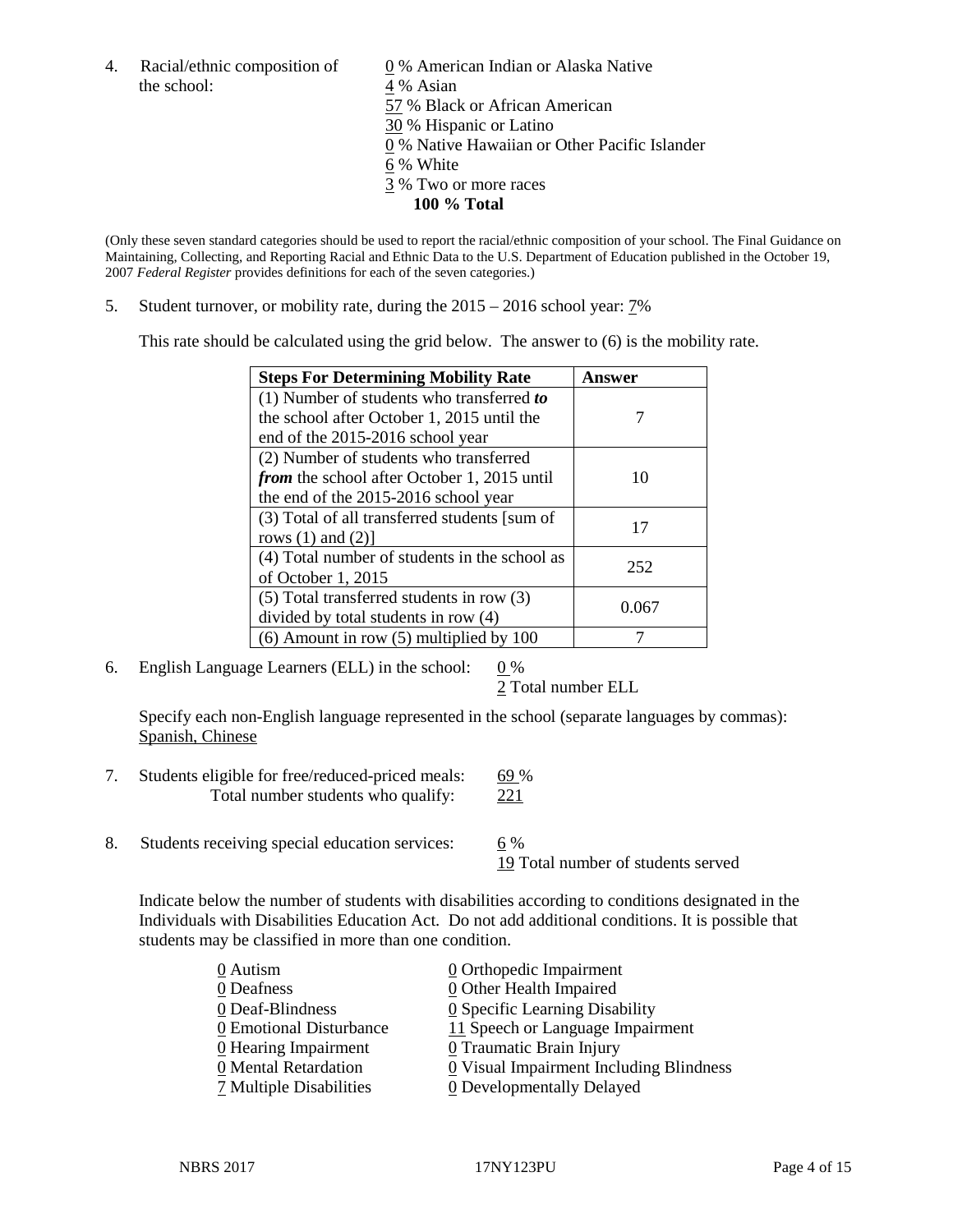- 9. Number of years the principal has been in her/his position at this school:  $6$
- 10. Use Full-Time Equivalents (FTEs), rounded to nearest whole numeral, to indicate the number of school staff in each of the categories below:

|                                        | <b>Number of Staff</b> |
|----------------------------------------|------------------------|
| Administrators                         |                        |
| Classroom teachers including those     |                        |
| teaching high school specialty         | 16                     |
| subjects                               |                        |
| Resource teachers/specialists/coaches  |                        |
| e.g., reading, math, science, special  | 9                      |
| education, enrichment, technology,     |                        |
| art, music, physical education, etc.   |                        |
| Paraprofessionals under the            |                        |
| supervision of a licensed professional | 3                      |
| supporting single, group, or classroom |                        |
| students.                              |                        |
| Student support personnel              |                        |
| e.g., guidance counselors, behavior    |                        |
| interventionists, mental/physical      |                        |
| health service providers,              |                        |
| psychologists, family engagement       |                        |
| liaisons, career/college attainment    |                        |
| coaches, etc.                          |                        |

- 11. Average student-classroom teacher ratio, that is, the number of students in the school divided by the FTE of classroom teachers, e.g.,  $22:1$  18:1
- 12. Show daily student attendance rates. Only high schools need to supply yearly graduation rates.

| <b>Required Information</b> | 2015-2016 | 2014-2015 | 2013-2014 | 2012-2013 |     |
|-----------------------------|-----------|-----------|-----------|-----------|-----|
| Daily student attendance    | 95%       | 96%       | 94%       | 95%       | 93% |
| High school graduation rate | 0%        | 0%        | 0%        | 9%        | 0%  |

#### 13. **For high schools only, that is, schools ending in grade 12 or higher.**

Show percentages to indicate the post-secondary status of students who graduated in Spring 2016.

| <b>Post-Secondary Status</b>                  |    |
|-----------------------------------------------|----|
| Graduating class size                         |    |
| Enrolled in a 4-year college or university    | 0% |
| Enrolled in a community college               | 0% |
| Enrolled in career/technical training program | 0% |
| Found employment                              | 0% |
| Joined the military or other public service   | 0% |
| .)ther                                        |    |

14. Indicate whether your school has previously received a National Blue Ribbon Schools award. Yes No X

If yes, select the year in which your school received the award.

15. In a couple of sentences, provide the school's mission or vision statement.

Icahn Charter School 5, using the Core Knowledge curriculum, developed by E.D. Hirsch, will provide students in grades K-8 with a rigorous academic program offered in an extended day/year setting. Students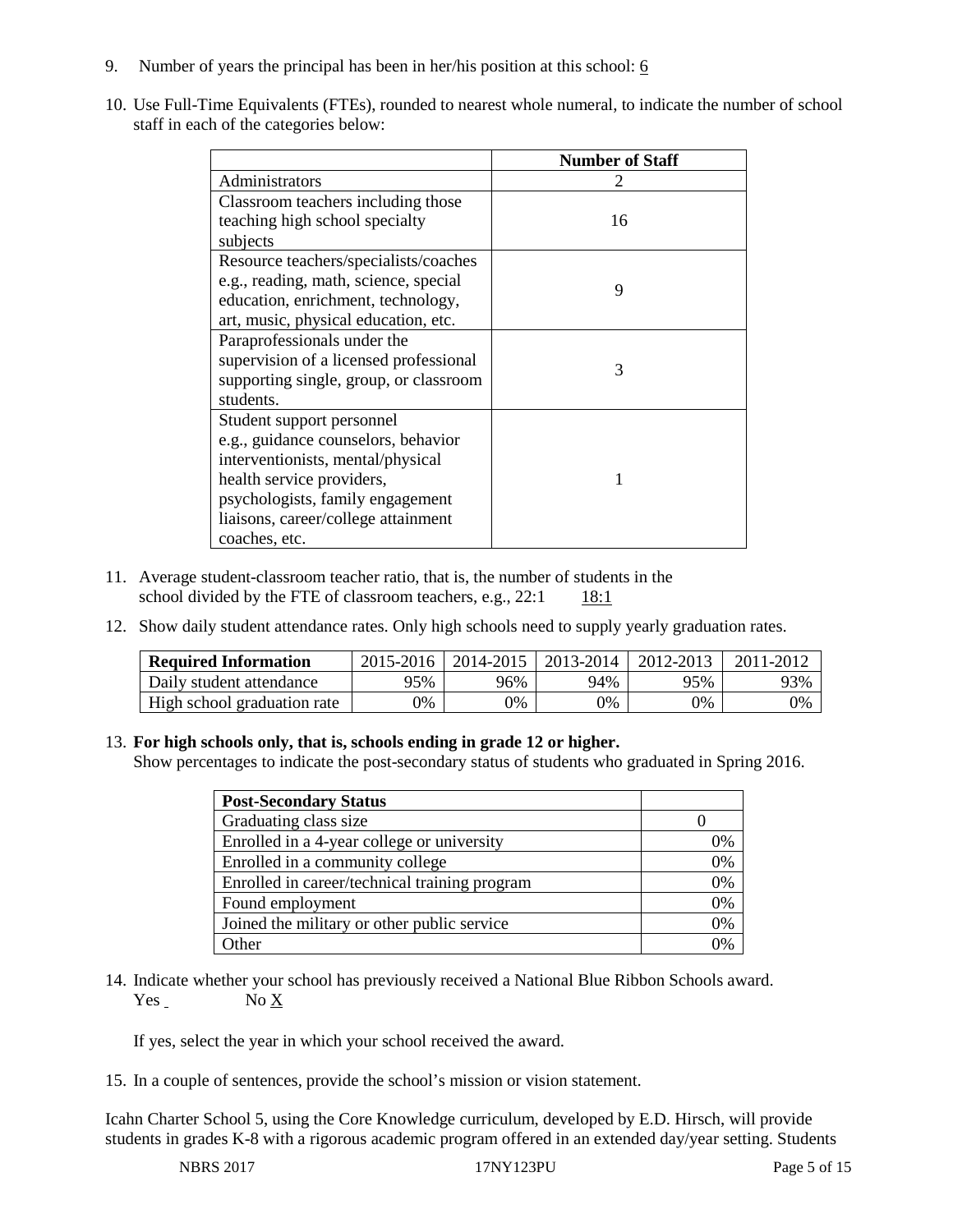will graduate armed with the skills and knowledge to participate successfully in the most rigorous academic environments, and will have a sense of personal and community responsibility.

16. **For public schools only**, if the school is a magnet, charter, or choice school, explain how students are chosen to attend.

Students are admitted to Icahn Charter 5 based on an open lottery system.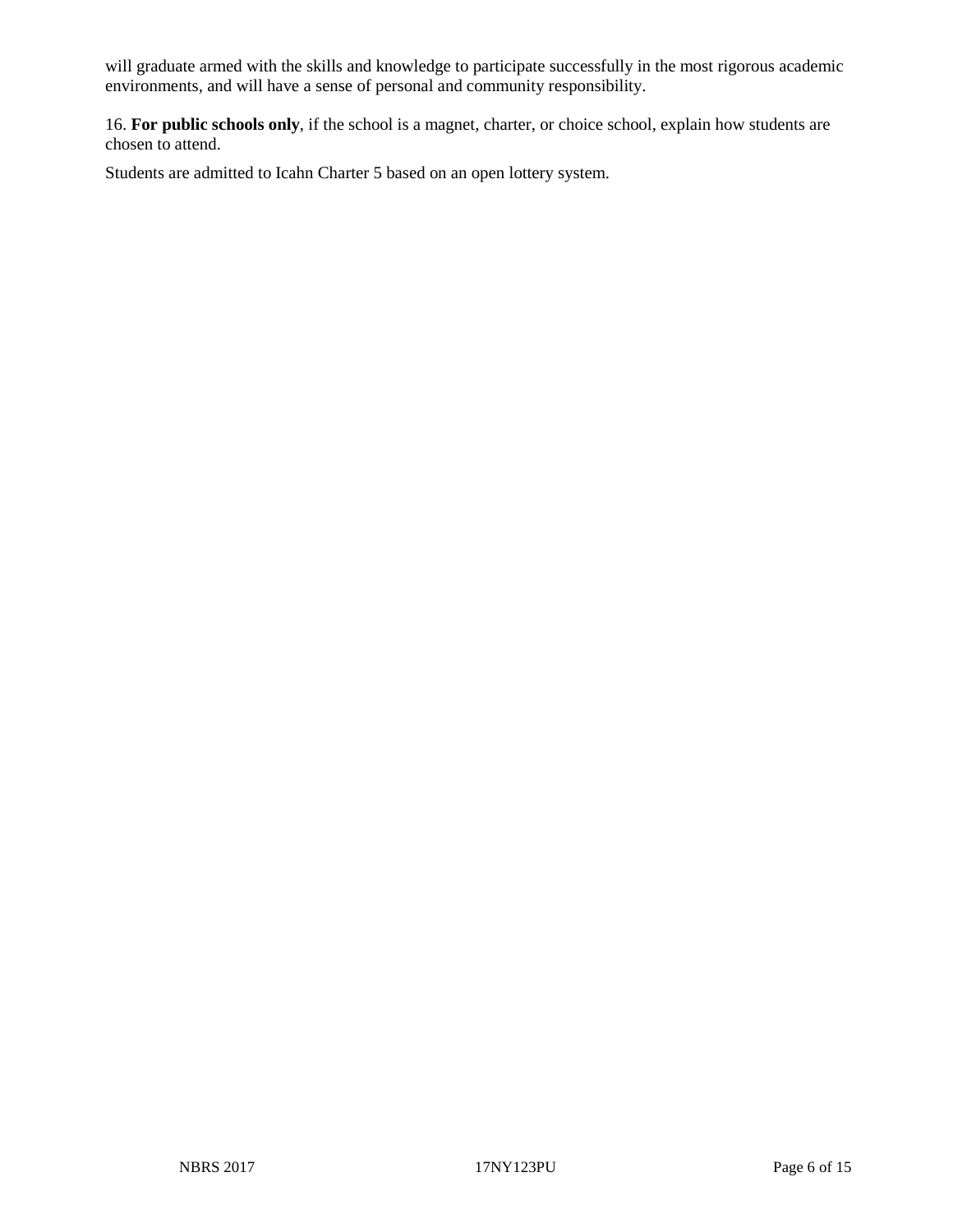# **PART III – SUMMARY**

Located in the Northeast section of the Bronx in Community School District 11, Icahn Charter School 5, is a replication model of the flagship school Icahn Charter School 1, which follows the Core Knowledge curriculum created by Dr. E.D. Hirsch. Icahn Charter School 5 opened its doors in September of 2011, servicing students in grades kindergarten through second grade. One grade level has been added each subsequent year and we now serve students in kindergarten through seventh grade. As per our mission statement, we offer an extended school day and year. We also have two classes per grade. The racial/ethnic make-up consists mostly of African American students (57%) and Hispanic students (30%).

When lines of communication are kept open, students generally succeed. Our school community is characterized by high student engagement, wherein students want to attend school, strive to do their very best, participate actively in the learning process, and are held accountable for their work. Parents, administration, and teachers play an active role in a student's academic success. Our established community provides support, not only to students, but to classroom teachers as well. This is done through monthly professional development opportunities. Each year, our network leaders schedule either half day or full day sessions to facilitate professional training where our Core Knowledge curriculum is emphasized and aligned to the Common Core curriculum, while introducing innovative and evidenced-based practices of teaching.

One of the major components that make Icahn Charter School a standout school amongst its counterparts is the ratio of students to teacher (18:1). This controlled student to teacher ratio enables teachers to recognize and address students' strengths and areas needing improvement. Smaller classroom sizes allow teachers to more effectively differentiate their instruction, create smaller balanced literacy groups, and teach to the needs of specific students.

The chain of command at Icahn 5 begins with the principal, and is followed by the staff developer, and the school counselor. The principal's vision, which is trickled down amongst the staff, is to provide a thorough academic program, delivered through a challenging learning environment. The staff developer works with teachers concerning lesson plan enhancement and providing a clear model through demonstration lessons. The school counselor plays an intricate role within the school community. She works with students in multiple areas, including personal and social development, as well academic achievement.

In support of our school's mission, we acknowledge that all students can in fact learn. We provide high quality instruction in all classes. Our Targeted Assistance teachers work with students who are below grade level in both ELA and Math. In addition, we provide other intervention programs, such as, after school tutoring and Saturday Academy. Our belief in the philosophy that all students can learn is what motivates us to provide ample opportunities for professional development for our teachers. If the teachers are fully prepared to teach, our students will be better prepared to learn. All teachers in Icahn 5 are formally observed two or four times a year. Teachers who have been teaching in an Icahn school for three years or less will have a minimum of two formal observations in the fall and two formal observations in the spring. Teachers who have been teaching in the Icahn network for more than three years will be observed once in the fall and once in the spring.

Students are admitted based on an open lottery system. The application period runs from December of each year through April of the following year. Currently, we are accepting applications for students entering kindergarten - 7th grade. The lottery takes place in the middle of April each year. After the total number of slots available is chosen by lottery, the students who are not selected are placed on a waiting list, in the order in which the names were drawn. Lastly, Icahn Charter School 5 has a sibling rule. A sibling of an existing student is granted first preference of enrollment.

Any child within New York City who is entering a grade between Kindergarten and 7th grade may attend Icahn 5. However, first preference is given to those students who live in Community School District 11. We are a uniformed school. Boys are required to wear a white shirt and navy pants, while girls are required to wear a white blouse and navy blue skirts. Icahn 5 is a public charter school; therefore there is no tuition charge.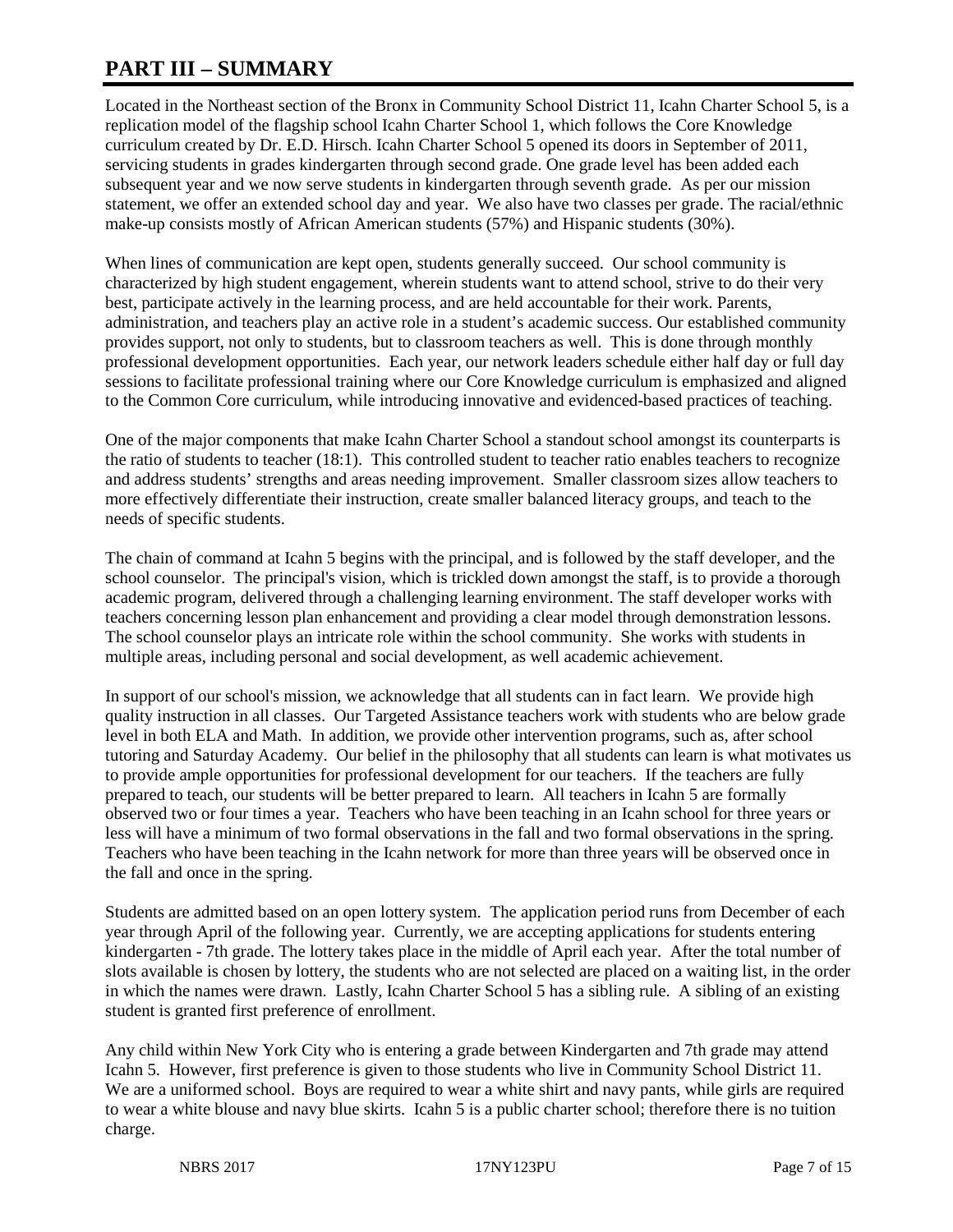The current superintendent, who once headed the flagship school, Icahn Charter School 1, as the principal, truly believes that all students can learn. Through his vision, Icahn 5's faculty feels the same way. This shows through passion, dedication, and the innovative and engaging lessons being taught by our teachers on a daily basis. When there is belief, there is hope. Icahn 5 staff members have mastered the idea of believing.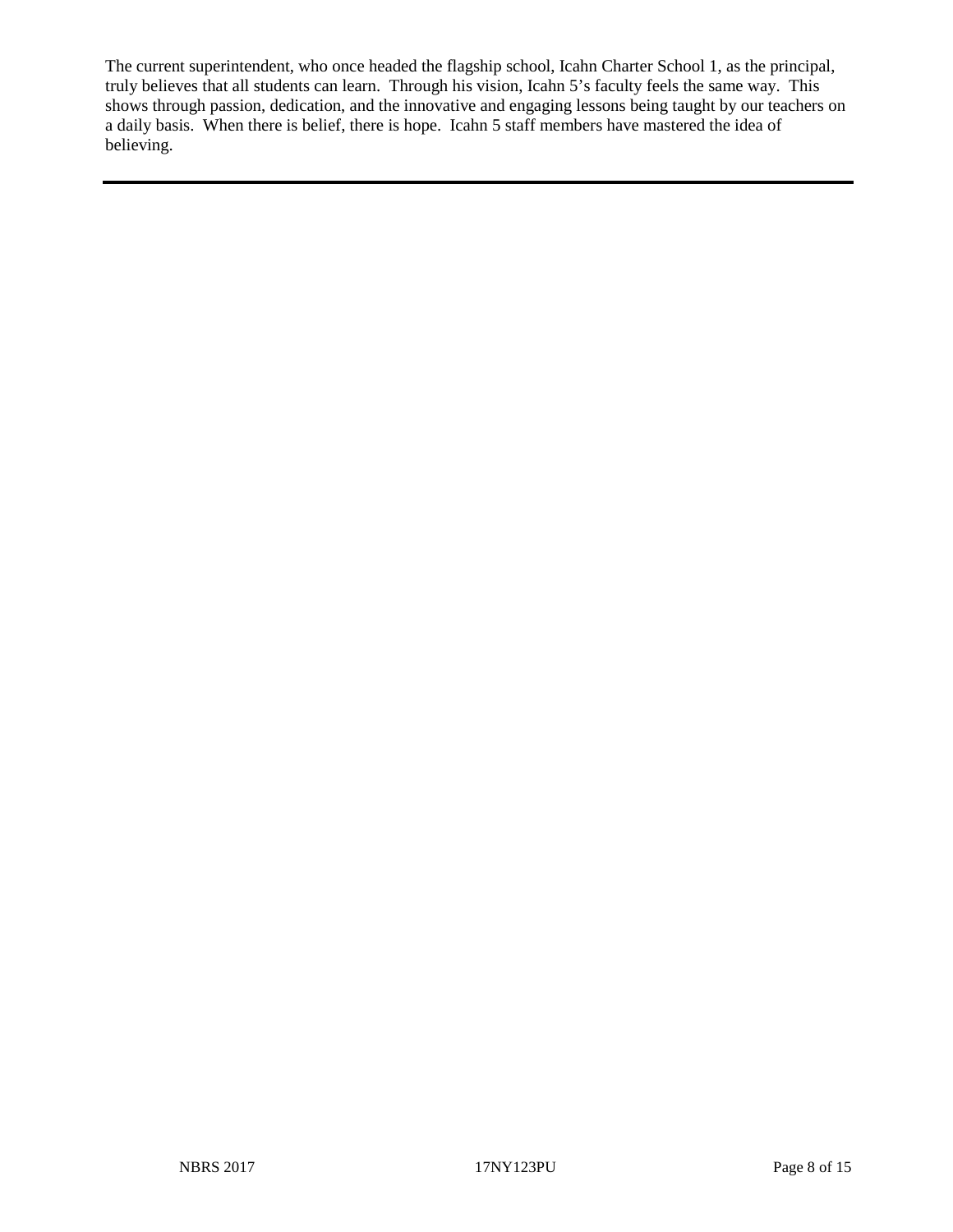### **1. Core Curriculum:**

Core Knowledge is the heart of Icahn Charter School 5's curriculum, based on the principle that knowledge builds on knowledge. For our students, the curriculum provides a broad foundation of knowledge while providing deep vocabulary skills needed for reading comprehension. For teachers, Core Knowledge promotes teamwork and allows for a network wide focus of all seven schools in the district. Additionally, the Core Knowledge curriculum enhances accountability and parental involvement. Parents are provided with a clear outline of the expectations for their child with specific books, such as, "What your Fourth Grader Needs to Know" by E.D. Hirsch, providing this framework. Other supports include, the Core Knowledge teacher handbook and text resources. Lastly, a monthly syllabus, for each grade, kindergarten through seventh, is distributed to parents, with topics being taught that month per subject.

The English Language Arts program, on a weekly basis, provides a comprehensive interdisciplinary approach that builds on vocabulary skills, phonics, and processing answering essential questions. Kindergarten to 5th grade students are provided with varied interesting literary and informational texts via our mainstay reading program, "McGraw-Hill Wonders". As students engage with the essential question of the week, they become more involved with the texts, working with peers, and more importantly, develop better writing skills. "McGraw-Hill Wonders" structures each grade with "below level, on level, and above reading level" distinctions to promote balanced literacy to meet the needs of each student in the classroom. "Collections" is an additional English Language Arts reading program for grades 6-12, which provide our current 6th and 7th graders with active and engaging readings through nonfiction, fiction, and informational digital and/or print texts. The emphasis of "Collections" is "Close Reading", a focusing strategy taught to students to facilitate in specific thinking jobs by genre. For example, a thinking job for poetry is to identify the literal and deeper meaning of the text. When students are aware of the genre, they are able to use the thinking job strategy to discern what must be done as they are reading the texts.

The math curriculum consists of "EnVision Math 2.0", an all-inclusive program for kindergarten through eighth grade that offers teachers the flexibility of print, digital, and blended instruction. By using these forms of delivery, students' engagement and interest is enhanced and maintained throughout the lesson. In support of EnVision, Eureka modules, also known as "EngageNY" are used. "EngageNY" is geared towards providing students with extensive problem solving questions, divided into different strands per module. In grade 3, for example, Module 2 is: Place Value and Problem Solving with Unites of Measure; Module 3 is: Multiplication and Division with Units of 0,1,6-9, and Multiples of 10. Each module has a time constraint for completion, affording teachers a focused point for each.

Science, an exciting subject for all grades, is provided to our kindergarten through 7th grade students, with the New York State Exam given to the 4th grade students. Students are given the opportunity to discover the universe's happenings and learn how things evolve in the world. Teachers deliver instruction through both hands-on projects and bookwork with the "McGraw-Hill New York Science" text. This text provides our students with wide and varied topics from chemistry, to the human body, evolution, and electricity. Icahn Charter School 5 provides its 4th grade students with a unique opportunity to visit Camp Wilbur Herrlich in Patterson, New York, for a three-day environmental study program. At Camp Herrlich, our students are exposed to enjoyable and safe environmental education programs, such as, The Arts and the Environment: Landscape Drawing, Earth Science; Alternative Energy; Ecology; Insects and Pond Ecology; and, Survival Skills. Overall, Camp Herrlich is a wonderful and exciting experience that is looked forward to by the younger students and remembered with fondness by our older students. In the summer months, five students are awarded the opportunity to spend a week to two weeks at Camp Herrlich.

Core subjects at Icahn 5 are History and Geography, each with different levels. Distinct teachers are responsible for educating our students in subsets: K-2 topics include Continents, Ancient Egypt, and Immigration and Citizenship; 3-5 topics include Early American, African Kingdoms, and Major concepts in the age of Exploration. Ancient Greece, the Roaring Twenties in America, Isolationism, and the "New Negro" Movement are topics covered in our 6th to 7th grade curriculum.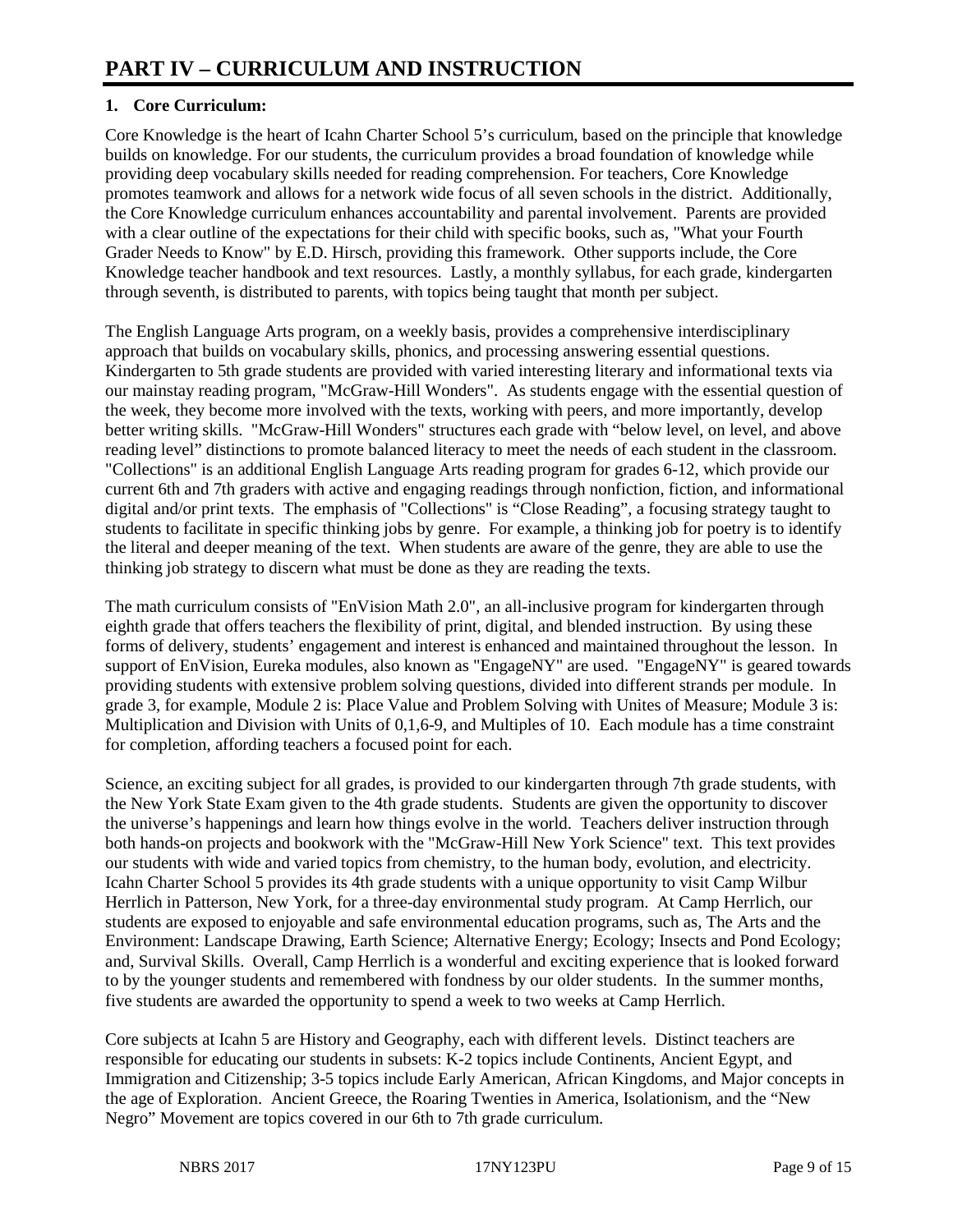#### **2. Other Curriculum Areas:**

While Icahn Charter School 5 is an academically rigorous school, we acknowledge the need for diverse methods of instruction in varied areas of learning. Visual Arts is an important part of the core knowledge curriculum. LEAP (Learning through the Extended Arts Program), plays a huge role by meeting the requirements established by the Common Core Curriculum in this area. LEAP artists provide students, in grades kindergarten through seventh grade, with hands-on fun, and innovative activities geared towards the arts. The artists, who are teachers themselves, specialize in areas, such as music, dance, theater, visual art, and film. All artists work alongside the classroom teacher to incorporate the Core Knowledge curriculum into their art form to engage and educate our students. One of the key components of the LEAP program is that it can be tailored to any specific age group or student population. Our population of students ranges from Early Childhood (K-2), Elementary school (3-5), and middle school (6-8) with diverse backgrounds. Since the inclusion of the LEAP program into our school, our students have created murals, playwriting, participated in hip hip/urban dance classes, African dance, and ballet. LEAP also has an element specifically tailored to students in kindergarten through 2nd grade called the ALLL (Active Learning Leads to Literacy) program. The artist for this program works with each grade one to two times a week usually on Mondays and/or Wednesdays. The artist visits our students for a total of 40 sessions. The ALLL program uses drama and storytelling to improve on literacy skills with the help of the classroom teachers. One of the key reasons of the artists from this program succeeding is due to the active involvement of our teachers. Our teachers play a role in what the artists are doing in the classroom.

Art takes on many forms and one such form is dance. Ballroom Basix is a dance program committed to bringing a sense of fitness skills to our students in grade seven. Dances include, merengue, tango, swing, foxtrot, waltz, and salsa. Students engage in these dances and learn a sense of responsibility and accountability, as well as strengthen their mobility. As these are not individual forms of dance, but ones of two or more, students are learning how to work as a team while as well as being a supportive team member. Similar to LEAP, active involvement of staff is imminent for the program to have value to our students.

Each month, Icahn 5 distributes breakfast and lunch menus to our students, which detail their daily menus for the week. Menu choices range from Chicken Delights Mondays, Burger Bash Tuesdays, and Culinary Wednesdays. Our students have the choice of healthy foods, such as, spinach and cheese ravioli, BBQ roasted chicken, 100% New York beef cheeseburger, and much more. As eating healthy promotes a greater learning environment, we make sure to offer a selection of choices that please the palette.

Icahn 5's students are engaged in structured physical fitness programs facilitated by the physical education teacher two to three times a week. Team-based games are geared towards fitness, with warm up activities and then meeting the core physical objective of that week. Once a week, he teaches our students certain types of foods they should be eating daily. Icahn 5 also has a basketball clinic for students where they are taught the fundamentals of the game and compete at the end of the year with the other schools in our gymnasium. Our aim is to participate in The Charter School Athletic Association (CSAA) in the near future. This league provides the opportunity for our students to compete against other charter school students.

The Spanish Foreign Language class taught to our 7th grade classes by a licensed Spanish teacher, using the McGraw Hill Education's textbook, "Asi se dice", introduces our students to a new language that excites them. At this stage, students are learning how to identify foods and discuss meals, describe their houses or apartments, and compare eating habits in different Latin American countries.

Technology also plays a huge part within our curriculum, each classroom is equipped with SmartBoards, document cameras, desktop computers, and a cart consisting of Chrome book tablets for each student in grades two through seventh. Grades kindergarten and 1st have carts with Ipads and laptop computers. Students have monitored access to the internet and are conducting multimedia research, getting more involved with Project Based Learning (PBL) activities, and using Google classroom for real time feedback from the teacher as they type their assignments.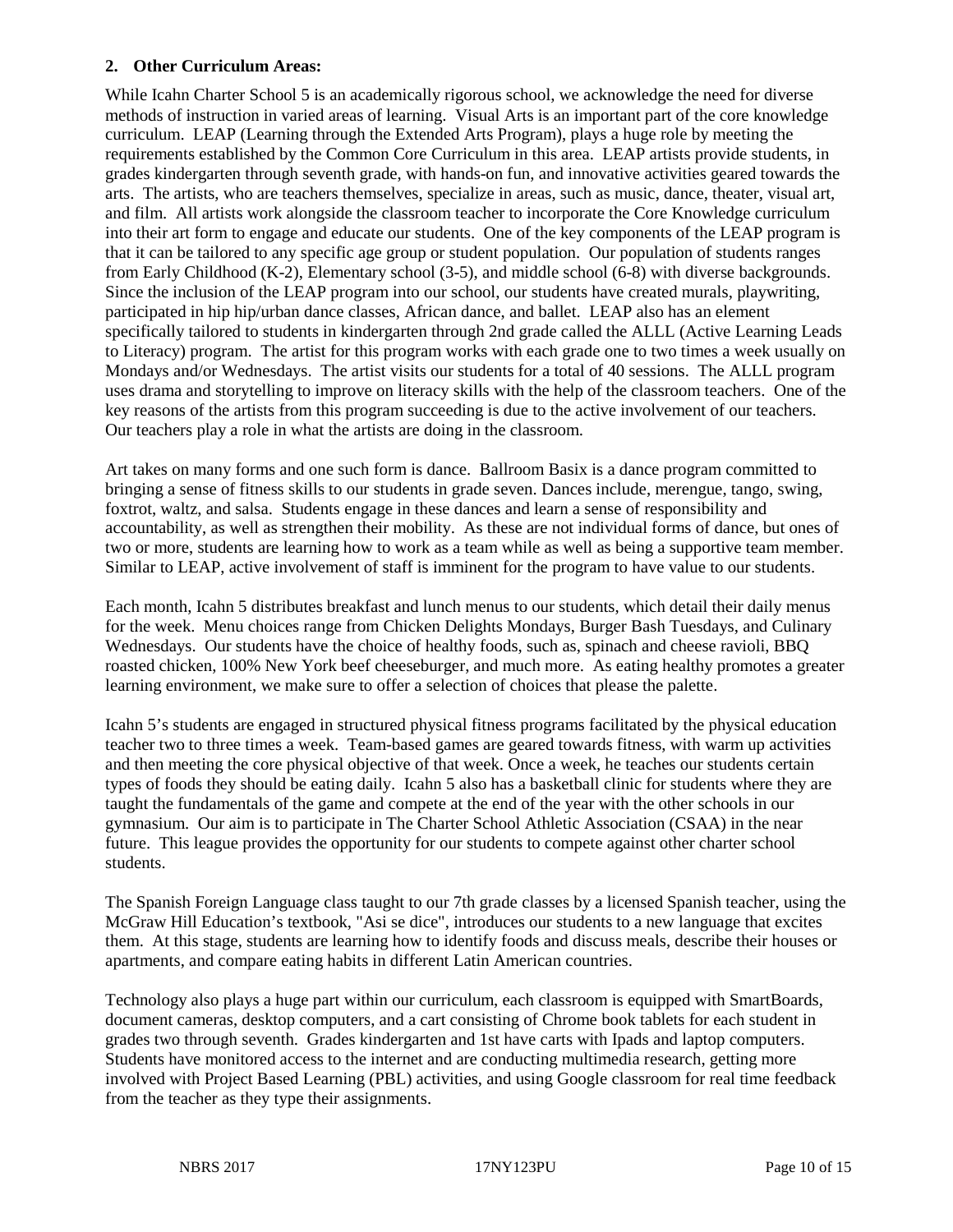#### **3. Instructional Methods, Interventions, and Assessments:**

Icahn Charter School 5 has varied sections of instructional practices, methods, intervention programs, and assessments to meet the needs of our diverse population. As the principal of the school, and a prior teacher within the organization, I have first hand knowledge of the many programs we offer to students. I have witnessed the continued impact these programs have on our students during their Icahn years and beyond.

One of our most effective intervention programs is our Saturday Academy program, which is offered to students from grades 3 through 8 who we (classroom teachers, the school counselor, and staff developer) have determined could use the extra assistance in English Language Arts (ELA) and/or math. Students are also placed in our Saturday program based on teacher recommendation, ITBS (Iowa Test of Basic Skills) results, results from State examinations, and if their academic performance on weekly exams, both math and ELA, indicate areas of growth that need to be strengthened for that student. Saturday Academy runs from 9:00 am to 12:00 pm from the beginning of November until the end of April, totaling nineteen Saturdays. Our dedicated classroom teachers are the individuals responsible for providing the extra instructional support to our students on Saturdays. The principal or the Staff Developer supervise the program, ensuring positive attendance and the active participation of our students, as well as, offering any support teachers may require. A pacing calendar is created at the network level. The pacing calendar allows for teachers to have a frame of reference regarding what they should be teaching on that specific Saturday. Given the uniqueness of each school, teachers are permitted to fine-tune the schedule and curriculum, if necessary, based on the needs of their students. ELA and math exams are usually administered in March and May respectively.

Targeted Assistance is an in-school intervention program we have at Icahn 5. Targeted Assistance is the heart and soul of our school's academic safety net programs. The program is geared towards students who are below grade level in ELA and/or math. Targeted Assistance groups generally consist of 5 to 6 students working with a licensed teacher to target their needs for a 45 minute period five days a week. Targeted Assistance could be delivered through a push in or a pull out model, depending on the needs of the students, as well as, the goals for that day. Students are selected based on their ITBS results and teacher recommendation. Specific ELA and math books are provided to teachers. These books are an extension of our mainstay books used by the classroom teachers. The purpose of these books is to quickly accelerate students back to grade level standards.

In addition, after school tutoring is another academic safety net used. Students are selected based on their performance in the classroom, the results of their daily homework, and weekly exams. Tutoring is conducted 3 days a week from 4:00 pm to 5:00 pm. Separate instructional materials are provided to teachers.

Icahn 5 uses a computer assisted program called I-Ready to assist students in reaching grade level in ELA and Math. I-Ready measures students' growth in both math and ELA for students in grades K-8. I-Ready provides rigorous, customized instruction to our students at their level of expertise. The program is aligned to the common core standards and students are allotted time on their daily schedule to log on. The program monitors: standards mastery, how students are performing on the most recently assessed grade level standards, progress towards mastery of their grade level standards, and the different subgroups that are performing on grade level standards. In addition to I-Ready, K-2 students use mClass: Dibels, a literacy program geared towards monitoring literacy skills that students need in order to become proficient readers.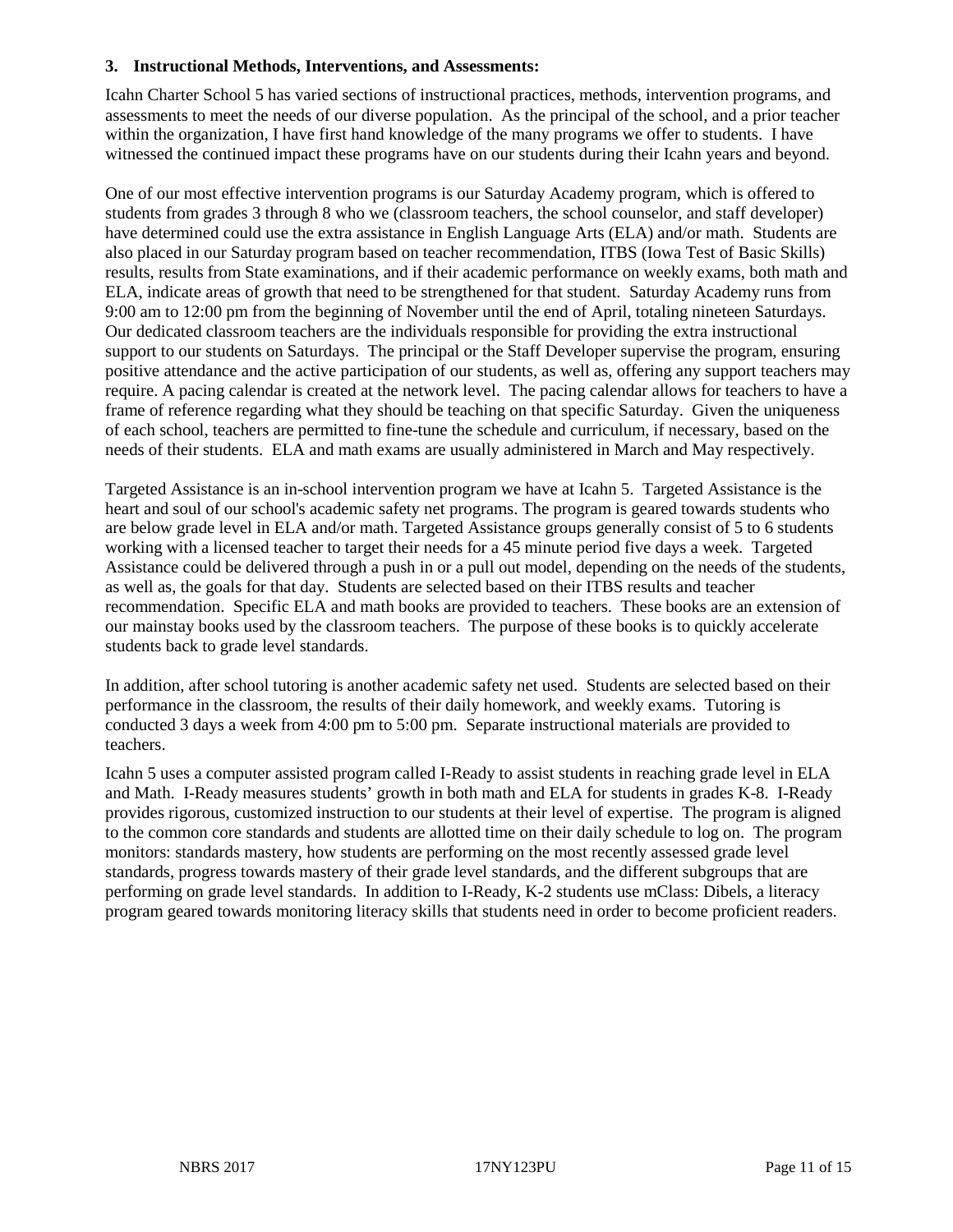### **1. School Climate/Culture:**

Icahn Charter School 5 believes in celebrating successes, big or small, as an important feature to encourage and engage our students. Each month, students are awarded in writing, reading, math, science, social studies, homework, most improved, and Student of the Month to celebrate academic success. Classwork is prominently displayed on bulletin boards with an open invitation to parents to come view them. Teachers and staff routinely send home positive notes or call parents to discuss the successes of their child. Building positive relationships between the student, staff, and parents is not only a goal, but also integral in assuring the success of the student. As a school community, we have set the bar high in regards to student achievement and we fully believe that our expectations are attainable with each accomplishment celebrated. Class trips are an important element to setting a positive climate, all aligned with our core curriculum, parents and students take an active role in participating in these outings, which are often creative and exciting.

Components critical to a positive school climate rely on the academic, social, and emotional support offered in order to promote growth in our students. Academic supports include: Targeted Assistance, Saturday Academy, after school tutoring, and small group instructions in math and ELA. Socially, our students are engaged in many in-school and after-school activities, such as chess, arts and crafts, basketball clinics, movie spin club, and theater arts, including singing. The school counselor provides students with proper techniques regarding self-control, coping skills and emotional well being. Workshops, classroom lessons, plays, and role-playing activities are different techniques used by the counselor to engage our students. In addition, the counselor invites contracted vendors to our school for assemblies on topics, such as bullying, how to maintain meaningful friendships amongst students, and strategies to maintain strong emotional connections.

The principal encourages an open door policy, where teachers can feel "safe" to share their thoughts and provide their own input on matters involving their students and the school. The principal and the staff developer lead by a "show, don't just tell" approach. As the principal, I ensure that staff's efforts are acknowledged by celebrating their successes as well. One example is presenting "Principal Awards" on a monthly basis to teachers with perfect attendance. Encouraging and expecting the best from my teachers is an important tool used by me as they then encourage and expect more from our students.

### **2. Engaging Families and Community:**

Our Icahn 5 community prides itself in our strong relationships between the school, family, and community. Our core belief is that in order for each of our students to thrive, academically and in life, each person in that child's life must be equally invested in their success. New members are informed of current school policies and expectations through an Open House including the review of a comprehensive introductory packet, tour, and recommendations for creating an appropriate learning environment at home and successful transition in school.

With the assistance of the staff developer, school counselor, teachers and other staff members, parents are invited to workshops and events keeping them informed about decisions that will impact student learning, throughout the school year. They have included, but are not limited to, topics such as, The Core Knowledge Curriculum, and Common Core State Standards, and our Target Assistance Program. Parents are also invited to Family Literacy and math events. During these events both parents and students join in the fun of working together to solve mathematical equations or engage in fun reads which leads to an interactive activity.

Parents are invited to use the different modalities available at Icahn 5, facilitating communication and embracing our diverse population. Frequent school newsletters, classroom eChalk websites, and an open door school policy allowing for frequent visits for celebratory and academic purposes, engender a continual alliance between school, family, and community. Parents and teachers communicate frequently throughout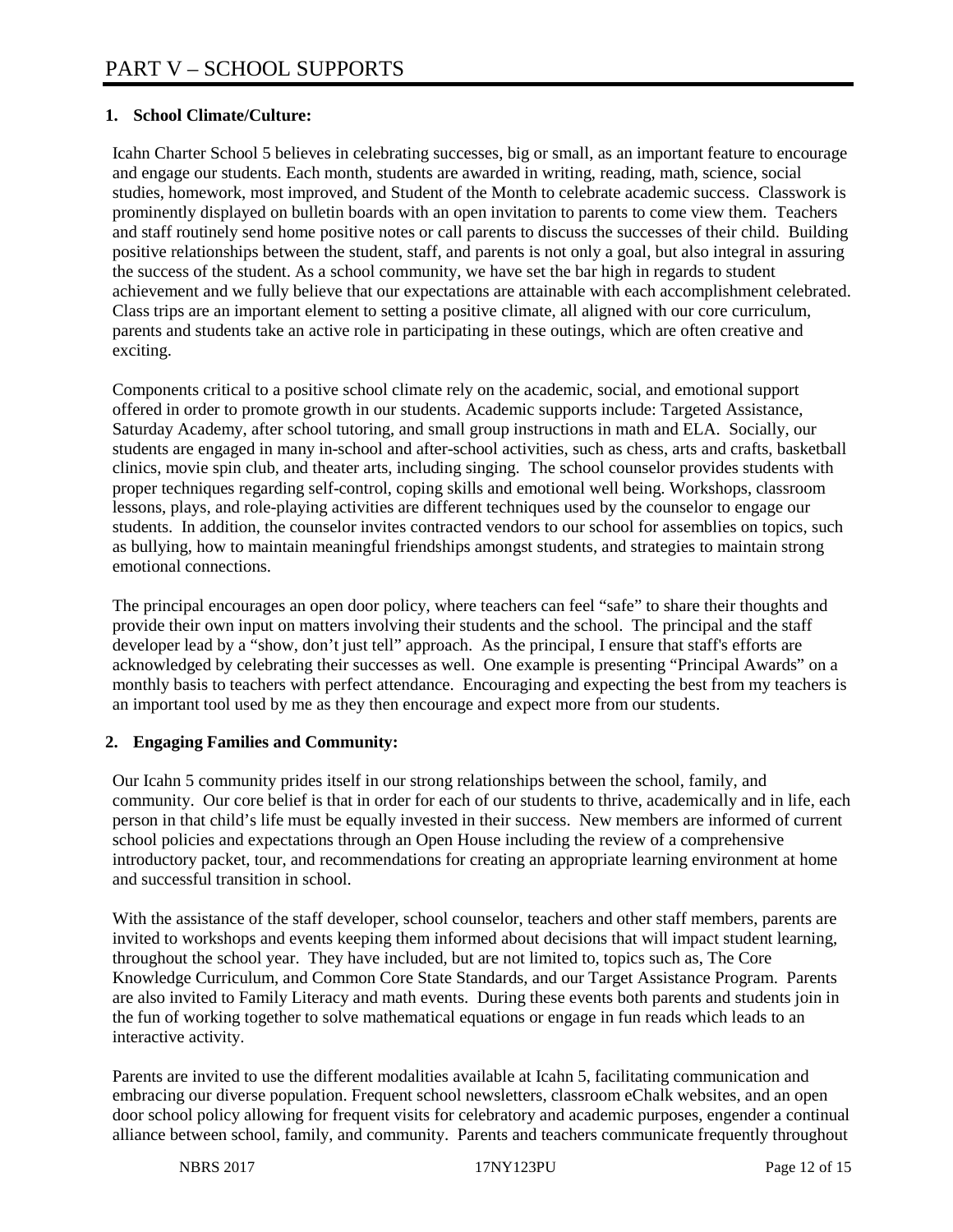the school year, both informally and formally, including two formal parent teacher conferences and six narrative progress reports. Families volunteer to chaperone school trips, including a three-day environmental study program that allows for outdoor learning at Camp Herrlich. The active involvement of the community is fostered through relationships and inter-visitations with local high schools, colleges and universities, as well as the NYFD and NYPD Youth Division to promote character education, cyber safety, and heightening parental awareness.

Open collaboration between the middle and elementary school is a common sight at Icahn 5, with the older students engaging their younger counterparts in educational activities. Middle school students volunteer as Library Assistants, responsible for the circulation and retrieval of books and periodicals for all students. Students and families participate in philanthropic activities, such as, City Harvest Food Drive; Icahn 5 donated over 1,500 pounds of food to New York City shelters, and Operation Christmas Child, with donations procured by our Community Service Club. The Icahn 5 family also collaborated with Hashtag Lunch bag to provide much needed meals to Bronx residents in need.

#### **3. Professional Development:**

At Icahn Charter School 5, on-going professional development ensures that all teachers, new and experienced, continue to strengthen their skills in lesson planning, classroom management, incorporating technology, and differentiated and individual instruction. A focal point of our professional development is the ever-evolving needs and challenges of our students. In this rigorous and fast-paced curriculum, workshops are created and geared to meet those needs. The staff developer, who is a master teacher, along with the principal, meet regularly, with outside consultants, to curate an all-encompassing program, where the needs of the staff are met, at their level of experience.

For our teachers to be as effective as possible, we offer them continuous opportunities to expand their knowledge and implement the best educational practices. We strive for our teachers to help students learn at the highest levels. Professional development workshops have included, but are not limited to, teacher-toteacher mentorships, demonstration lessons and observations with feedback, team-teaching, staff/grade meetings, and collaborative planning. Teacher-to-teacher mentorships and inter-visitations have been established to allow opportunities for collaboration and implementation of best teaching practices throughout the school. Demonstration lessons and observations are effective tools used to improve teacher delivery, increase student engagement, and offer support and feedback in order to increase their performance in the classroom. We also offer to our teachers menu driven professional development opportunities to better address the needs of our students.

Developments of many of these workshops rely heavily on data collected via observations, assessments, teacher input, and innovative teaching practices. Applications of learned methodology are then evaluated to ensure effectiveness and cohesiveness with current curriculum standards. Consultants are an additional resource used to incorporate workshops that support the academic programs in place in the classroom, including but not limited to, DIBELS, 100-Book Challenge, Wonders, Collections, I-Ready, Eureka Math, Envisions, and Writing Matters. Throughout the school year additional support is offered to teachers by way of "lunch-n-learns." Here teachers are afforded continuing education on effective and innovative practices that assess and improve upon the established curriculum. Lunch-n-learns could be conducted by the staff developer, principal, or by a contracted outside consultant.

Teachers are encouraged to create, establish and facilitate immersive professional development workshops in order to disseminate learned and successful practices, such as Novel Studies, Behavioral Management, Parent Communication, Google Classroom, and Skedula. These peer-to-peer workshops afford teacher input and opportunities of growth within the Icahn 5 teaching criteria.

We are committed to challenging our teachers in a way that inspires and excites their love of teaching within the classroom. Whether one-on-one mentorships, collaboration with others, or formal training, professional development will continue to drive instruction in the classroom at Icahn Charter School 5.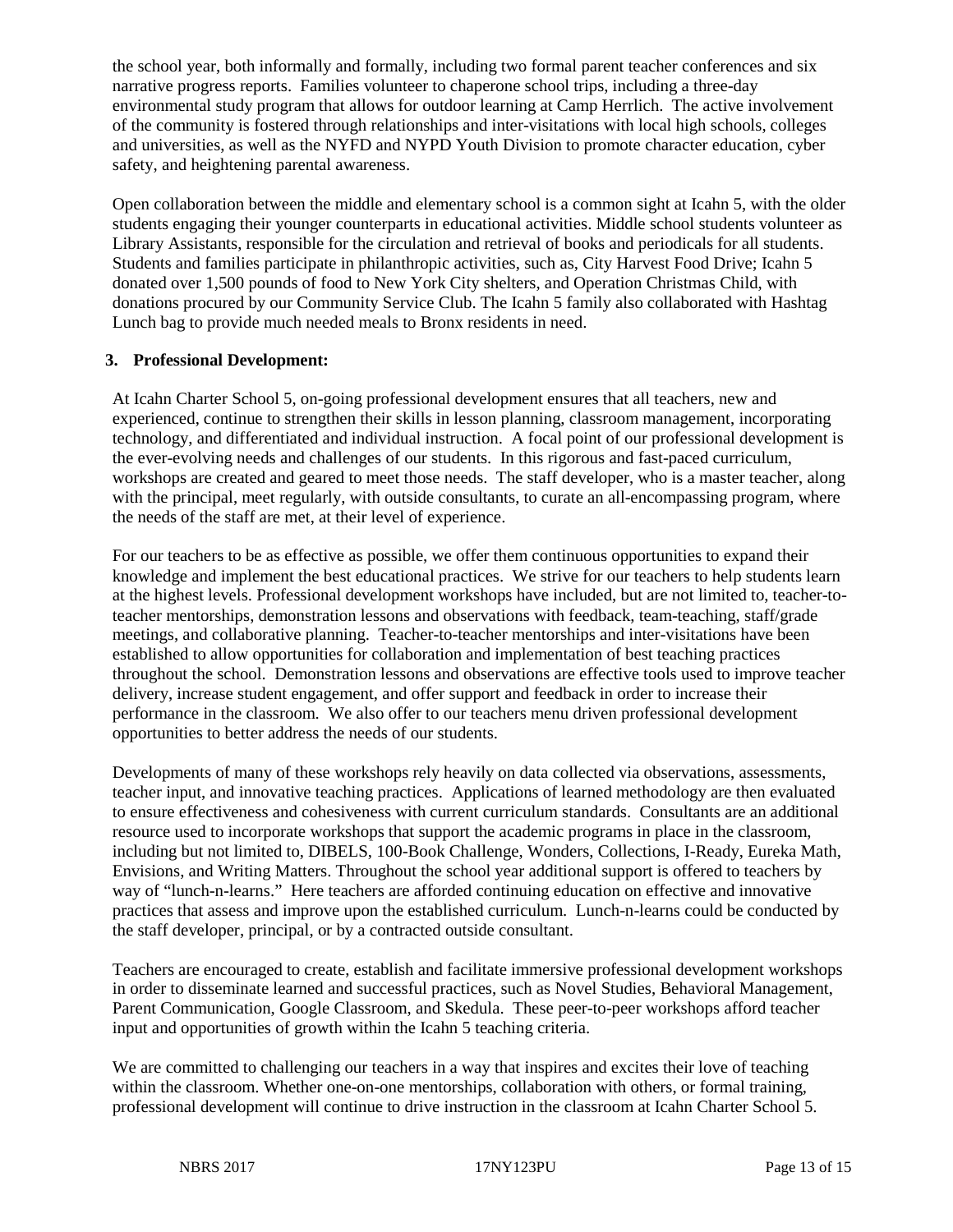#### **4. School Leadership:**

Icahn Charter School 5's drive is to provide a framework with a thorough academic program buoyed by a challenging learning environment, which supports the student, families and staff in a holistic style. A strong succession of school leadership is an integral part in maintaining this framework. The principal, the primary stakeholder, sets the quality of atmosphere so that all stakeholders are offered a thorough, compassionate, safe, and supportive environment. This is then modeled to the students with the intent that students' self-esteem, acceptance, and respect are adopted and then shared with other students and staff.

The Staff Developer, second in the line of succession, serves as the liaison between teachers and the principal. The Staff Developer, a master teacher herself, gathers lesson plan materials; assists with bulletin board displays, and most importantly demonstrates lessons to enhance teacher growth, as well as, providing insight into alternative strategies of educating our students. In addition, the Staff Developer creates and facilitates curriculum driven workshops to parents and teachers, to augment the core education program.

The principal and the staff developer work closely to enhance the curriculum's scope and sequence. By differentiating teachers' instruction, assisting in the creation of noteworthy packets and revamping teachers' lesson plans based on student needs, the staff developer and principal assure that instruction is accessible, engaging and most importantly effective.

Student handbooks, parent handbooks, and faculty handbooks are a few documents we have in place to ensure policies and rules are readily available and easily implemented. These manuals include policies regarding student discipline, student education plan, parental involvement, Fire Drills, procedures for short term and long-term suspensions, procedures for expulsion, disciplinary procedures for students with disabilities, lockdowns and more. Safety is the most basic and paramount component necessary to the success of our school. The principal and the staff developer work vigilantly to make certain that these rules are being followed by actively patrolling the hallways, facilitating faculty meetings, and creating school wide initiatives that will promote a safe school community.

Positive relationships take time and practice to cultivate in order to attain positive relationships, including trust and on-going communication amongst all stakeholders. As a result, we encourage parents to take part in our workshops, math and literacy events, celebratory ceremonies and assemblies. Another way we maintain and keep a positive relationship amongst parents is through the distribution of newsletters. These newsletters highlight the happenings within our school each month.